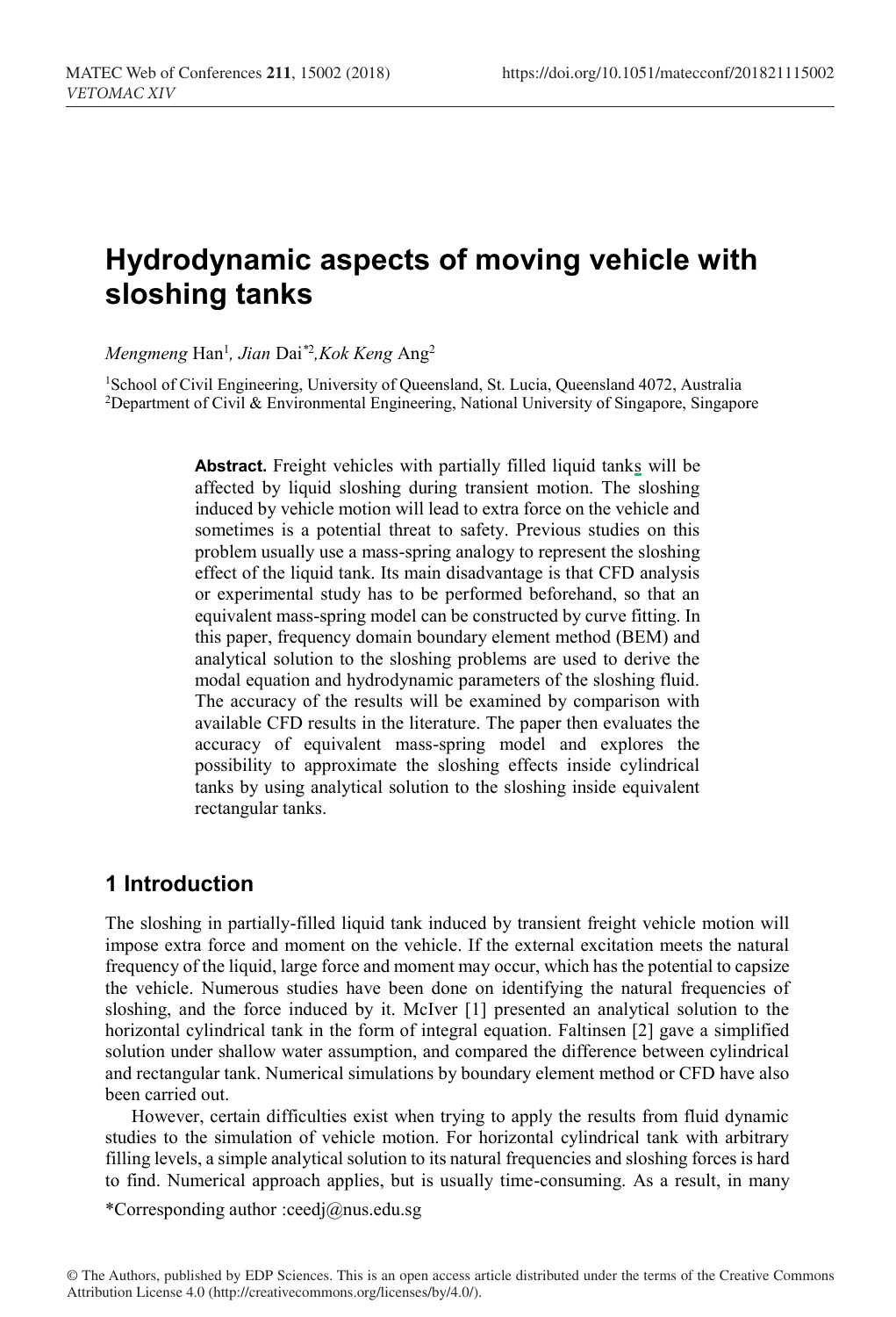researchers the sloshing liquid is simplified into a linear mass-spring model [3-4] or a pendulum model [5] linked to the vehicle body. The disadvantage of this method is it requires numerical simulation results to calibrate the model.

The purpose of this paper is to propose a method that utilizes the efficient frequencydomain BEM method and the analytical solution to the sloshing problem to account for sloshing effects in moving vehicles. The outcome will be compared with the CFD results in previous literature to prove the accuracy of the method.

## **2 Hydrodynamic formulation**

In linear potential theory, the motion of incompressible, inviscous and irrotational fluid is controlled by the following dominant equation:

$$
\frac{\partial^2 \Phi}{\partial y^2} + \frac{\partial^2 \Phi}{\partial z^2} = 0
$$
 (1)

In which  $\phi$  (y,z) is the velocity potential, a scalar function describing the velocity field in fluid domain:

$$
v_y = \frac{\partial \Phi}{\partial y}, v_z = \frac{\partial \Phi}{\partial z}
$$
 (2)

The solution of the equation depends on the boundary conditions of the fluid domain. For liquid in tanks, the solid wall boundary condition (3) applies to the tank surface. On the mean water level, linearised kinematic (4) and dynamic free surface boundary conditions (5) are adopted:

$$
\frac{\partial \Phi}{\partial n} = v_n \text{ on } S_B \tag{3}
$$

$$
\frac{\partial \Phi}{\partial n} = \frac{\partial \eta}{\partial t} \text{ on MWL}
$$
 (4)

$$
\frac{\partial \Phi}{\partial t} + g\eta = 0 \text{ on MWL}
$$
 (5)

dt and dition, the fluid should obey mass conservation at all time, from which it can be known that the integration of the free surface elevation along the mean water level should be zero:

$$
\int \eta dy = 0 \text{ on MWL} \tag{6}
$$

In which  $\eta(y,t)$  is the free surface elevation. Without going in details, the motion of the body under lateral excitation can be described by a modal equation as below:

$$
\ddot{\beta}_i + \omega_i^2 \beta_i = -\frac{\lambda_{2i}}{\mu_i} \ddot{\eta}
$$
 (7)

In which  $\beta$  is a generalized coordinate used to describe the motion of the liquid;  $\eta$  is the external excitation in lateral direction;  $\mu$  and  $\lambda$  are hydrodynamic parameters in the following form:

$$
\mu_i = \frac{\rho g}{\omega_n^2} \int_{-r}^{r} f_i^2 dy
$$
\n(8)

$$
\lambda_{2i} = \rho \int_{-r}^{r} f_i y dy
$$
 (9)

i=1,2,...,m is the sloshing mode. The resultant force and moment induced by first sloshing mode is expressed as:

$$
F(t) = -M_{1/2} \dot{B}_1
$$
 (10)

$$
M(t) = Mz_c \ddot{\eta}_2 - (g\lambda_{21}\beta_1 + \lambda_{011}\dot{\beta}_1)
$$
(11)

$$
\lambda_{01i} = \rho \int_{-r} f_i \Omega_{01i} dy
$$
 (12)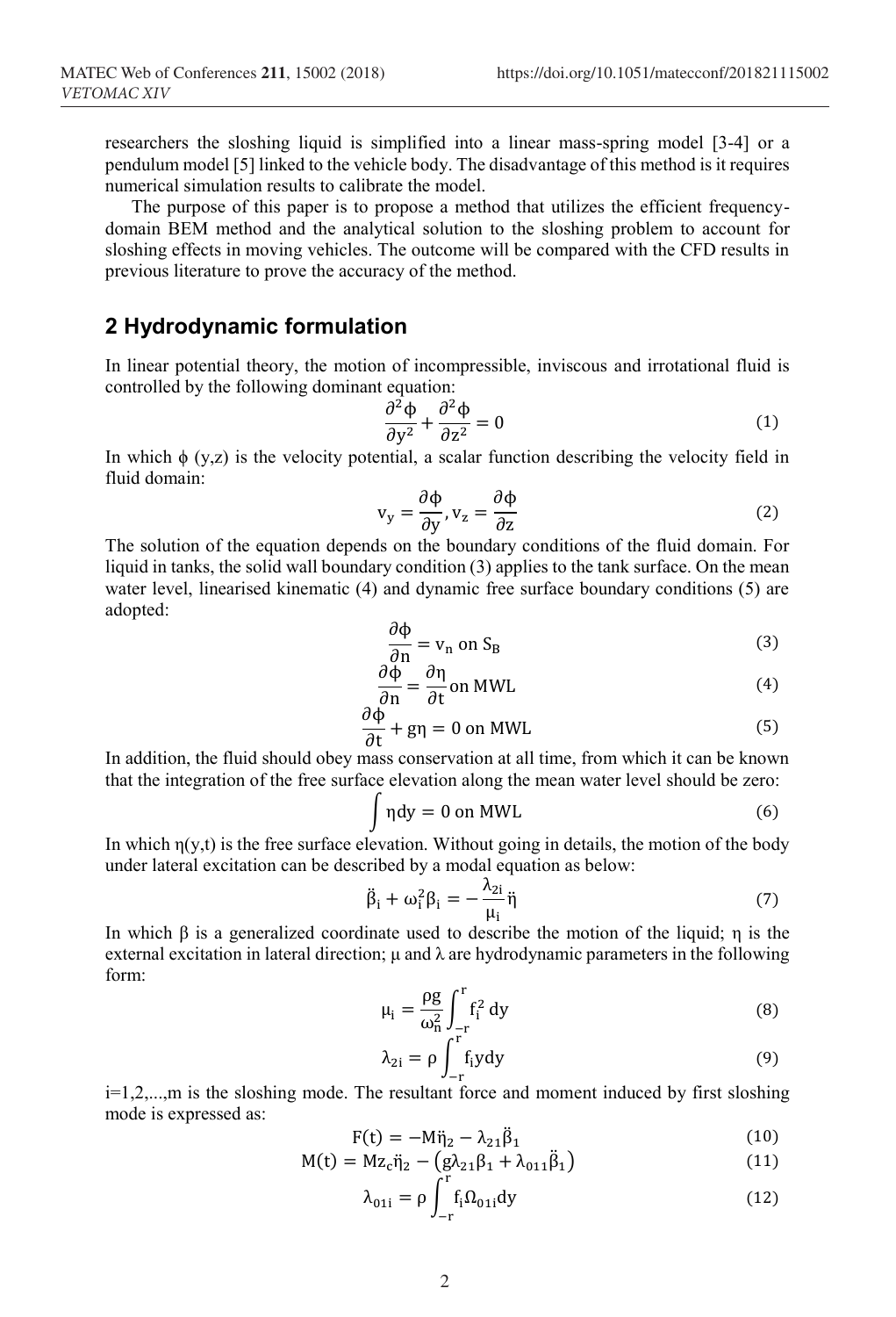$\lambda_{011}$  is the sway-roll coupling term. In particular, if the prescribed motion of the tank is harmonic:

$$
\eta_i = A_i \sin(\omega t + \varphi_i) \tag{13}
$$

Then the steady-state solution to the modal equation  $\beta_i$  (12) is also harmonic, and the sloshing force can be expressed as:

$$
F = -\big(M_1 + A_{22}(\omega)\big)\ddot{\eta}_2\tag{14}
$$

In which

$$
A_{22}(\omega) = \frac{\lambda_{21}^2}{\mu_1} \frac{\omega^2}{\omega_n^2 - \omega^2}
$$
 (15)

Similarly, the sway-roll coupling term can also be written as  $A_{24}$ . As a result, the sloshing terms in equation (14) will have the same form as the first inertia item. It shows that under harmonic excitation, the effect of liquid sloshing is the same as adding an extra mass to the tank. The value of this mass is dependent on excitation frequency, and can be either positive or negative. In this case, an independent modal equation in the form of (7) will no longer be needed, and the sloshing effect can be described by adding a frequency dependent mass item to the original mass of the tank. A similar but slightly more complicated derivation of added mass also applied to the sloshing moment in equation (11). This item  $A_{ij}$  is called added mass, and will be used in the studies in the next chapter.

Equation (10) and (11) show the components of the sloshing force and moment. For sloshing force, the first term is the inertia of the liquid mass, while the second term is dependent on hydrodynamic parameter  $\lambda_{21}$ , which is solely dependent on free surface shape. For sloshing moment, it has a similar inertia term, then the second term decided by sloshing, and the last term jointly decided by coupling between translational and rotational degree of freedom.

The following figure 1. shows the tank-fixed coordinate system and the conventions used to describe the 6 DOF rigid motion of the tank. In equation (10) and (11), the subscripts  $\eta_2$  is the lateral motion along y axis.



**Figure 1.** Convention Used for Sloshing Problem

## **3 Frequency domain numerical simulation of steady-state sloshing**

For arbitrary tank geometry, it is hard to get an analytical solution to the free surface elevation and the sloshing velocity potential. In most cases, numerical method has to be applied. It means that the velocity potential has to be solved at every time step. To avoid the time consuming time domain simulation, a widely used approach in offshore engineering is to consider the excitation force and tank motion as the superposition of a series of steady-state harmonic components. For every frequency, there'll be a solution in the form of frequencydependent added mass as in equation (14). After the calculation of frequency domain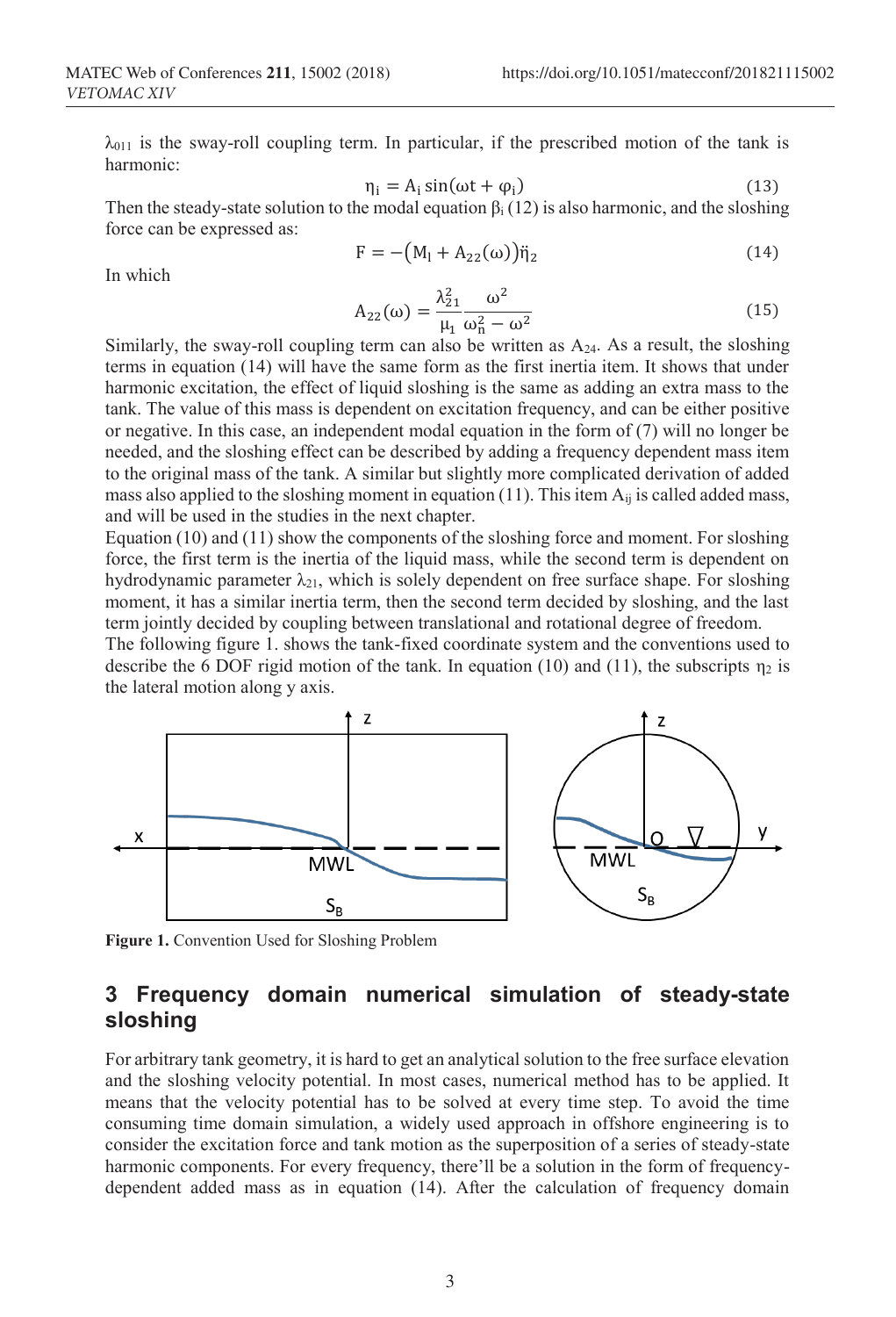response function, the time domain sloshing motion and force is derived by inversed fourier transform.

The frequency domain response of sloshing is solved by boundary element method (BEM) program. The program solves the boundary value problem by utilising Green's second formula. By defining a fundamental solution to the Laplace equation, the problem of solving velocity potential in the fluid domain is converted to calculating the boundary integral along the body surface [6]. BEM method has a significant advantage in computing efficiency since it only requires meshing the surface of the tank. After solving the velocity potential, the frequency-dependent added mass is derived by the pressure integration on the body surface. The work of this paper is completed by a commercial BEM program HydroStar.

$$
A_{ij} = \int \varphi_{ij} n dS \tag{16}
$$

## **4 Calculation of transient sloshing and benchmark study**

To show the validity of the hydrodynamics approach, and to provide a basic procedure of problem solving, a benchmark study on a turning vehicle with a partially filled gasoline tank is made, based on the work in [3]. A vehicle starts turning from zero velocity, and induces sloshing in its transient period. The acceleration in full curve is  $0.6 \text{ m/s}^2$ . The tank is considered as with 2D dimension, with length 15.5m, radius 1.5m, filling level 50%. In this section we use direct hydrodynamic parameters to get the sloshing force and moment, and will compare our results with the spring-mass model on the accuracy. The model of the tank is shown below. x is along the longitudinal axis of the tank, y along horizontal axis, and z is at the mean water surface.



**Figure 2.** BEM Model and Calculated Added Mass

The results are shown below. The analytical solution to added mass in equation (17) and (18) suggests that added mass is dependent on excitation frequency. It will become infinite when the excitation frequency equals natural frequency, and will tend to a finite value at infinite excitation frequency. In numerical simulation, an infinite value is impossible to get. The added mass goes to a very large value near the natural frequency, causing a double peak in the diagram. The frequency at which the asymptotic line of this double peak lies is the natural frequency. It can be seen that in this case, the natural frequency is 2.97 rad/s, corresponding to a natural period of 2.12s, same as the CFD result in [3]. The mass is based on the 3D total mass of the liquid. For a 2D analysis, a sectional mass will be used. In addition, it can be seen that the first sloshing mode is the most prevailing mode. The second sloshing mode (near 5.5 rad/s) almost vanished. The prescribed motion of the vehicle is shown below. The transition period lasts for 3.07 s, and then the vehicle moves in full curve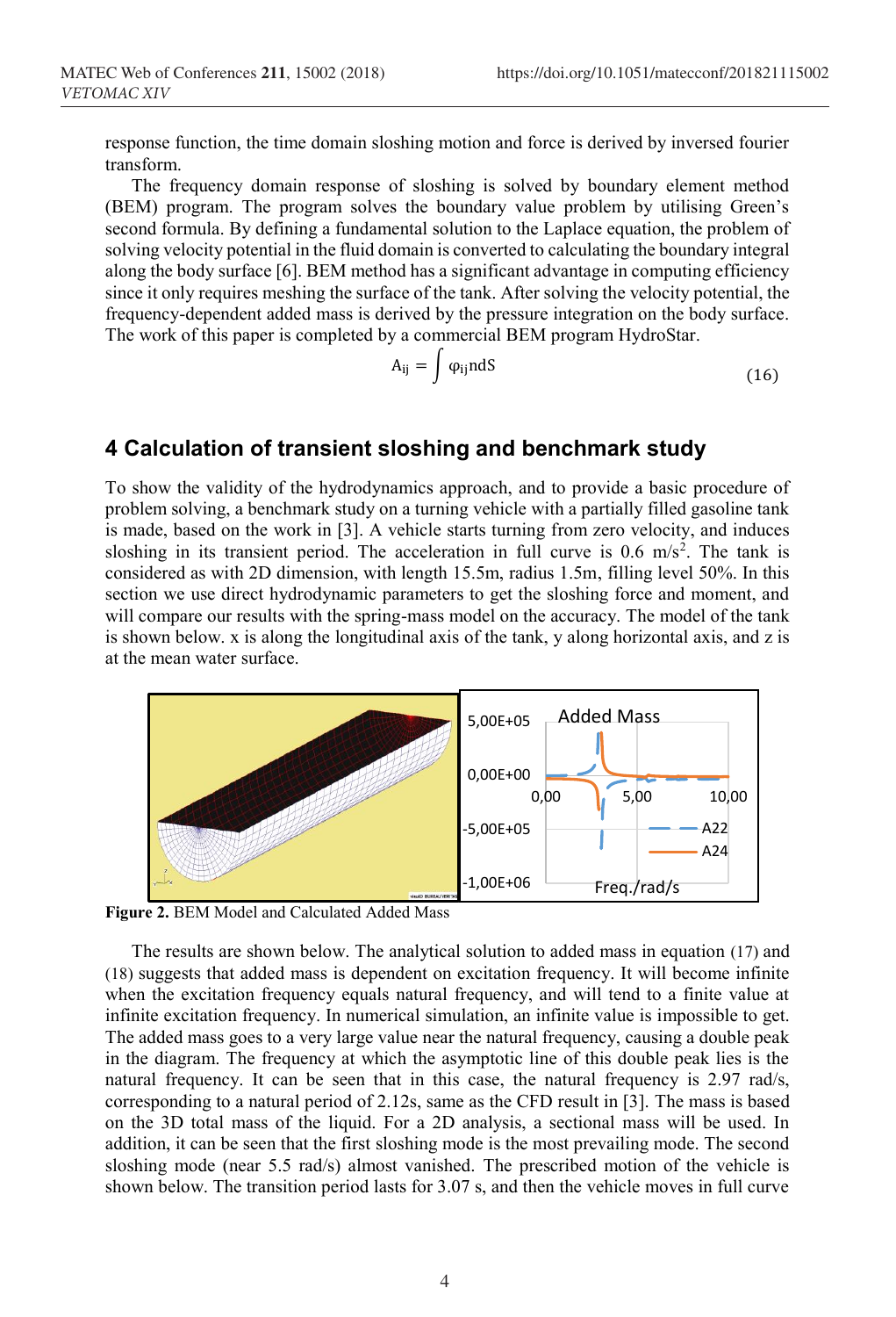for 9.25 s. From t=9.25 s the vehicle decelerate linearly for 3.07 s and follows a straight trail after that. The acceleration can be described as:

$$
a = \begin{cases} 0.6 & 0.6 \\ 0.6 & 3.07 \le t < 3.07 \\ -\frac{0.6}{3.07}(t - 12.32), 9.25 \le t < 12.32 \end{cases}
$$
 (17)  
In this case, we can see that the prescribed motion is a non-smooth function with a limited

time length, which means that the motion cannot be treated as steady-state harmonic excitation. As a result, the added mass calculated by BEM is not directly applicable.

With motion known, the next requirement is hydrodynamic parameters to get sloshing force. But as shown above, the BEM software tends to solve coupled sloshing problem, in which the total sloshing potential is solved, without decomposing it. The sloshing force under prescribed motion expressed in section 1 does not directly relate to added mass. We still need to get the required parameters from the added mass results. The hydrodynamic parameters to be figured out are  $\lambda_{21}$ , and  $\lambda_{011}$ .

The added mass can be used to derive the relationship between these parameters. Let the excitation frequency go to infinity, we have:

$$
A_{22}(\infty) = -\frac{\lambda_{21}^2}{\mu_1}
$$
 (18)

 $A_{24}$  can be expressed in a similar way. The hydrodynamic parameters are shown to be connected to added mass at infinite frequency. However, three unknowns exist when only two equations are provided by the calculation of added mass. The exact eigenfunction  $f_{2,1}$ (also the modal shape of free surface during sloshing), does not have a complete analytical solution. Since one more equation is needed, we choose to use a trial function for free surface elevation  $f_{2,1}$  to obtain an approximate solution.

The trial function we use for free surface elevation is cosine function, which is the eigenfunction of a rectangular tank:

$$
f_{2,1} = \cos\left(\frac{\pi}{2r}(y+r)\right) \tag{19}
$$

It is an odd function, which satisfies mass conservation boundary condition (6). Kinematic and dynamic free surface boundary conditions are not necessarily met. Together with the given added mass, we get an estimate on the three unknowns  $\mu_2$ ,  $\lambda_{21}$ , and  $\lambda_{011}$ . The modal equation and sloshing force can be calculated.

The calculated parameters, and the sloshing force and moment are plotted below. It can be seen that the force calculated is in good accordance with the CFD results presented in [3]. The periodical component of the moment has a slightly different amplitude. It is possibly because of the slow convergence of the added mass.



**Figure 3.** Comparison between Results from Hydrodynamics and CFD